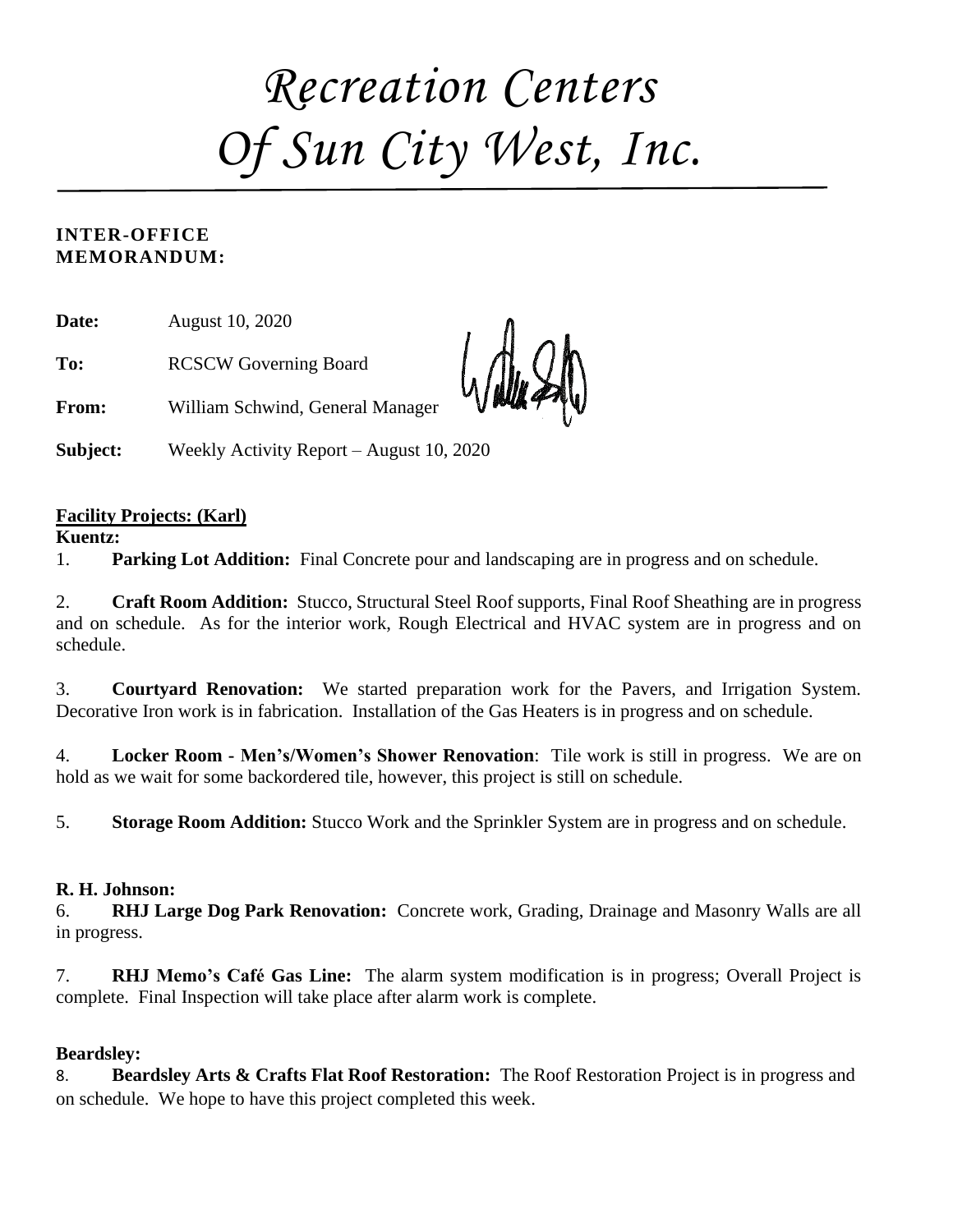#### **Upcoming Project Start Dates:**

- Pebblebrook Driving Range Electrical August 17
- Palm Ridge Activity Center Hallway Carpet Replacement August 17
- Palm Ridge Summit Hall Hardwood Floors Screen & Seal August 20
- Beardsley Staff Office/Photography Club/Sagebrush Room Flooring Replacement August 24

#### **Facility Maintenance: (Russ)**

9. Facility Maintenance Staff are tearing out the Monitor's Booth at Kuentz to move the booth nearer to the entrance door and create needed office space for staff.

10. We believe the mesh installed to deter the woodpeckers at Palm Ridge is working. Time will tell.

11. We have filled the last Facility Maintenance vacancy for a Tech. 1. The selected candidate starts in September.

#### **Recreation: (David)**

12. The Arizona Department of Health Services has issued reopening "Requirements for Indoor Gyms and Fitness Clubs/Centers". In this document it is stated that we must meet the designated thresholds established by the CDC for "community spread levels" for a period of 2 weeks (14 days) before we can reopen. The Charts below depict where the Rec. Centers currently stands in meeting the benchmark for Current COVID Cases and Percent of Positivity. This chart will be updated each Thursday when AZDHS provides the new numbers.



Once reopened, in all circumstances, all precautions outlined must be adhered to by staff and anyone utilizing the facility. Masks will still be required in common areas where distancing might not be possible, as we must still enforce physical distancing (6 ft.) and limit capacity in indoor facilities as prescribed.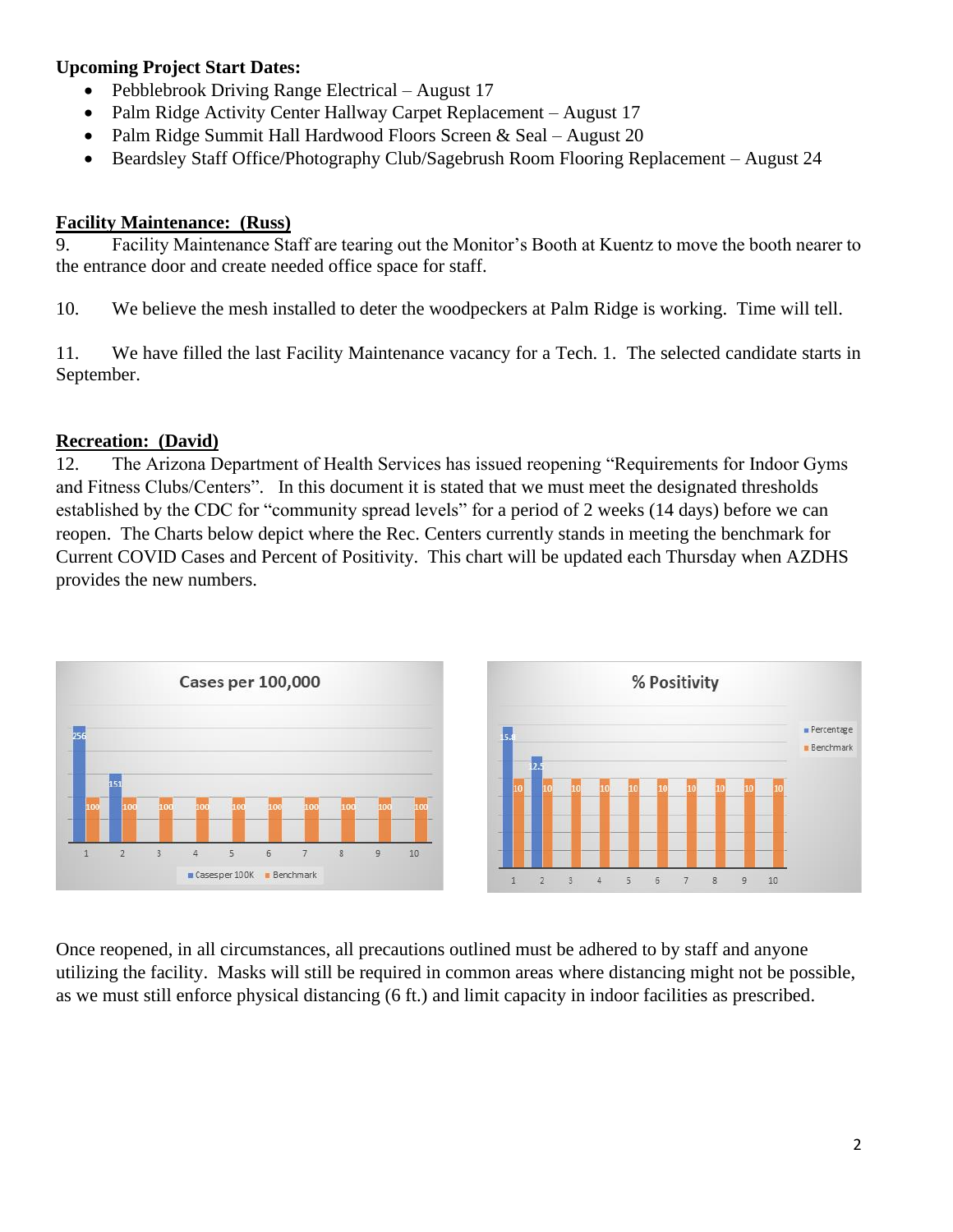Prior to reopening, Management will be required to submit an Official Reopening Attestation Form to the Arizona Department of Health Services for all our Indoor Gyms and Fitness Clubs/Centers for their approval. We must demonstrate we have met all requirements for reopening on the attestation form and it must be approved by ADHS. We are currently working on this process.

You can check the following link to see latest on facility reopening dates and times. Check [https://suncitywest.com/covid19/.](https://suncitywest.com/covid19/) All items on the list are subject to change.

13. The Golf Cart that was stolen from Beardsley last week was located in Surprise and returned to us. It seems to be in good shape. Two vending machines at the Facility were also vandalized and the money taken. We have no information on a suspect at the present time.

#### **Recreation Activities/CC&Rs: (Riley)**

#### **CC&Rs**

14. Due to the closure of the Rec. Centers, all CC&R complaints should be sent in by email (located on the main page of our website [\(www.suncitywest.com\)](http://www.suncitywest.com/) or by telephone at 623-544-6661.

15. CC&Rs Investigators are doing a very good job. Current Open violations have dropped to 60 as of this past Monday.

16. We are working on getting a new CC&R vehicle as the old one is in a constant state of needing repair.

17. We are scheduling interviews for the CC&R Clerk next week.

#### **Chartered Clubs:**

18. This past weekend two clubs reported confirmed cases of COVID cases that have resulted in hospitalization. Please visit this link for the latest in Club Closures and Openings. <https://suncitywest.com/covid19/>

19. Staff has cancelled the Annual Officer's Meeting this year. We are creating a Power Point Presentation that we will be sending out to Club Officers for self-training.

20. Staff is working with Chartered Club Committee Chair Donna Maloney to create an outline for the Committee to enable the Club to conduct virtual meetings and to streamline disciplinary actions.

21. Staff will continue to update the Club List as to their open or closed status.

#### **Tours and Scheduling:**

22. The Tours and Scheduling Dept. is reviewing Club Room Schedules as well as upcoming meetings for possible cancellation.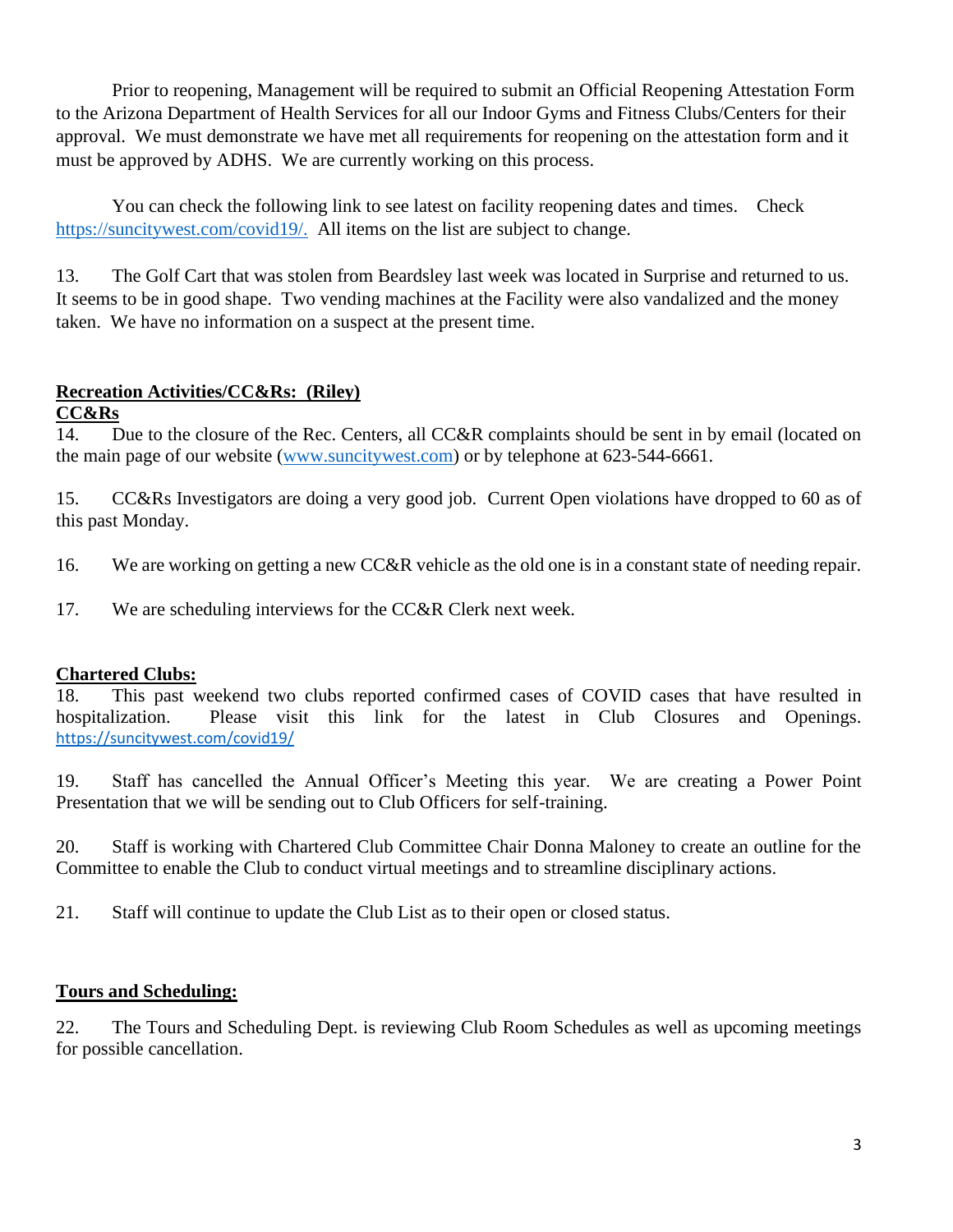#### **Village Store**

23. The Village Store current hours of operation are from 9 a.m. to 1 p.m. Monday through Friday. These hours will continue into September.

24. Due to Corona Virus and the need for social distancing, we currently allow 6 to 8 people in the Village Store at any one time. Making masks mandatory for indoor facility locations along with increased facility sanitization gives employees as well as members an increased feeling of safety and security.

25. Club sales through the Village Store have been a little slow due to club room closures.

#### **Sports Pavilion:**

26. We are over 700 bowlers down (33%) for league play which starts on 9-14-20. We will try and offer more open play, specials and tournaments to make up some of the losses.

27. We've been having trouble with the scoring software which has affected lane equipment on 8 lanes. We've contacted Brunswick who will attempt to locate the parts to repair the problem. We expect these lanes to be down for approximately 2 weeks. We had deferred the software changeout project from this years budget to the next budget (FY 21/22) April 2021.

28. Fall Operating Hours at the Sports Pavilion will be Monday through Saturday, 8 a.m. to 9 p.m. and Sunday, 8 a.m. to 8 p.m. We will be closed for Labor Day, 9-7-20.

#### **General Services:**

29. For the most up-to-date information on the Covid-19 virus, please visit our website at [https://suncitywest.com/covid19/.](https://suncitywest.com/covid19/)

30. Staff should continue to let IT know if they have any additional needs for Audio/Visual equipment to assist in conducting business remotely during the shutdown.

31. The IT Department continues to encourage Staff to make IT aware of any and all personnel changes in their departments as this affects email addresses, phone numbers, access to software and hardware, etc. which requires action on IT's part.

32. The Northwest Valley Sun Cities Transit Study Public Meeting will be holding a virtual public meeting on September 10 from 2:30 through 3:30. Check out their web site at valleymetro.org/northwestvalley for information on how to register and join the meeting.

33. Staff is reminded that if they have any planned interaction with or response going to the media, they should go through Katy O'Grady first before moving forward.

34. We'd also like to remind staff that Business Cards can be ordered by Department ManagersSuervisors through the help desk online. You must provide the proper Account Number when placing the order.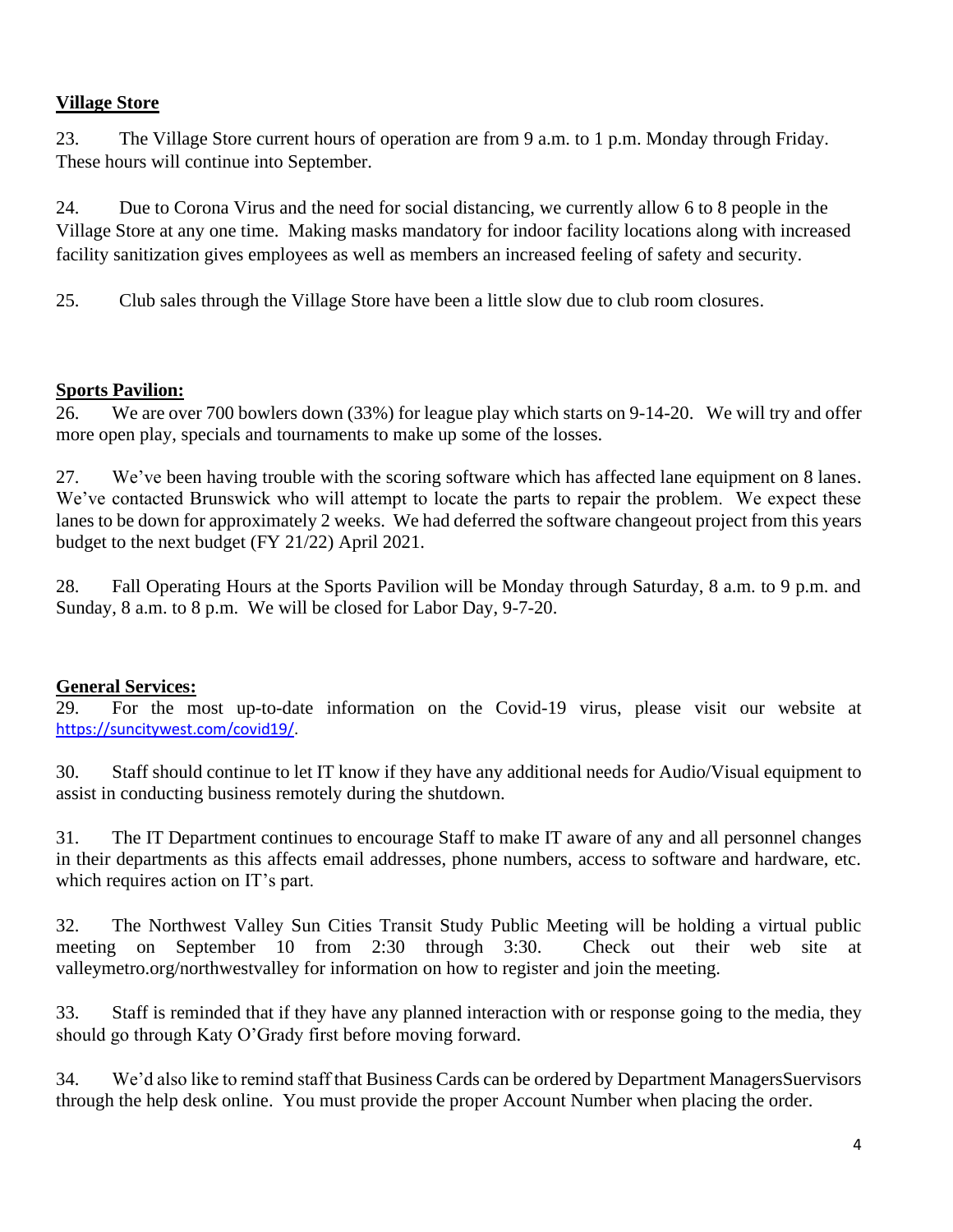#### **RHJ Library:**

35. We have reduced the hours of operation for the Library. Library hours are now Tuesdays through Saturday from 9 a.m. to 2 p.m. the week before the time change Jul  $21 - 25$ ) 1,078 people came into the library and the DRC. The first week of the time change ((July 28 – Aug. 1) 1,024 people were in attendance and on August 4 through the 8 1,074 people attended. We continue to work on out outreach as there are still many people who are not aware that the library operating hours have changed.

36. Library personnel are working with Martin from IT creating tutorials on how to use the New Destiny Discover Library Catalog. We would like to offer instruction on PDF, how-to videos and some live teaching options.

37. We continue to look at ways to offer virtual library programming. One of our local authors will do a presentation at the end of September.

38. We will be meeting with our Facility Maintenance Projects Manager, Karl, to choose the color for the new countertops in the library.

39. We are continuing the Grab and Go limited service. There are a few more people asking for the curbside service but most patrons prefer to browse for materials. More puzzles are going out and we've added more to keep up with demand.

#### **Member Services:**

40. The Member Services Office is open Monday through Friday from 8:00 a.m. to 2:30 p.m. should you need to come in for assistance. You can also continue to pay your dues online or call 623-544-6100 to pay by phone. Member credit can be purchased at any of our open Golf Course Pro Shops or from Member Services during their normal hours. If you have any questions you are welcome to contact us by email as well at [membership@suncitywest.com.](mailto:membership@suncitywest.com)

41. For the first week of August 2020 we've had 26 APF's with 0 refunds. We collected a total of 78 APFs for the entire month of August 2019. This month has been busy as we've received quite a few inquiries on home sales that need to be processed..

#### **Financial Services:**

42. Due to Corona virus, Insurance claims histories for automobile, health and dental care are down.

- 43. We are currently working with our Insurance Broker to come up with new rates for next year.
- 44. We are working on the Annual Reserve Study with an outside consultant.
- 45. We plan on taking a look at our water rights to assess their current market value.

46. Minimum wage has risen to \$12 over the last 4 years. We anticipate a very modest minimum wage increase next year.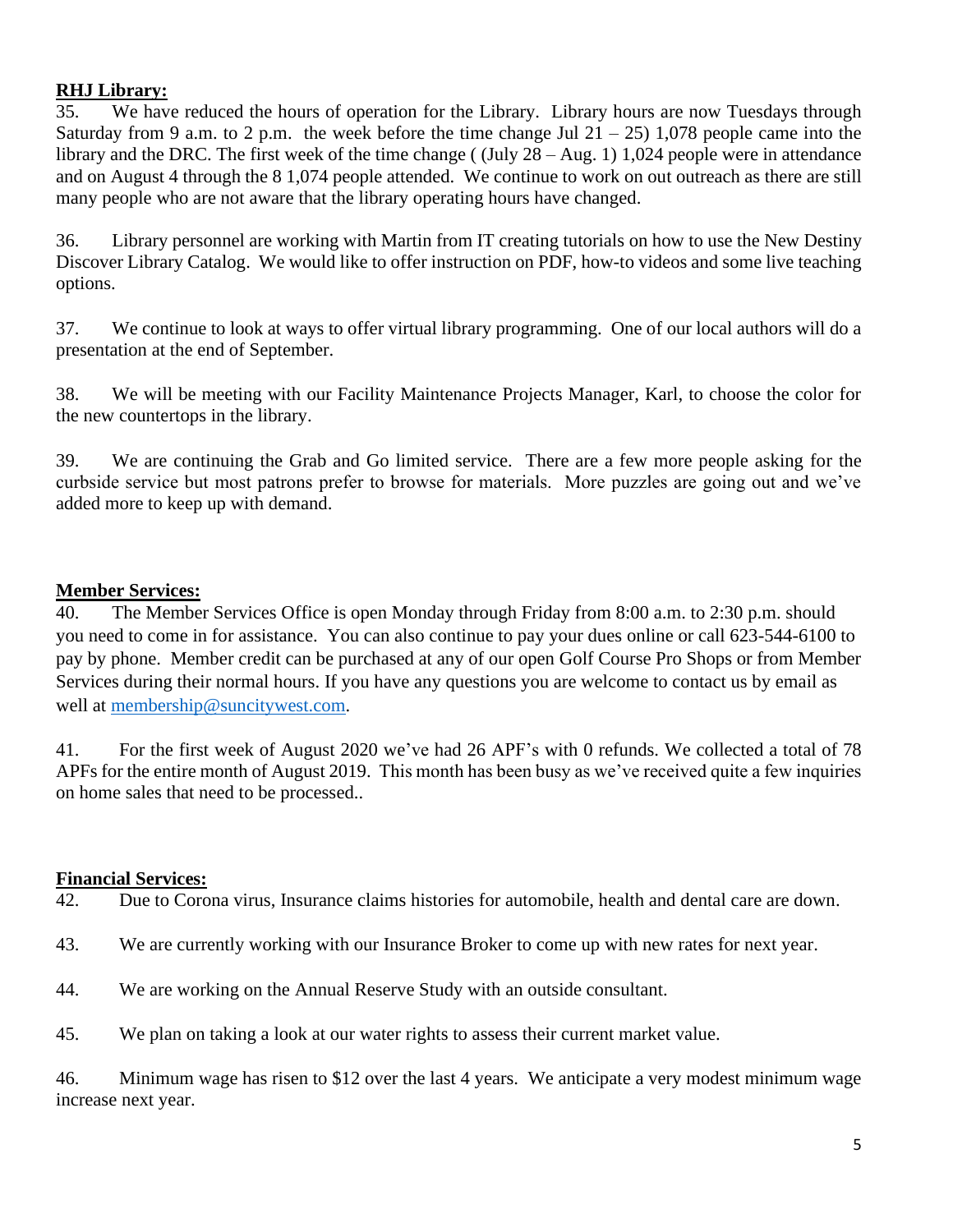47. The annual auditor came up with no audit findings during our annual audit. The audit report will be presented to the B&F Committee and Governing Board at future upcoming meetings.

#### **Events Planning:**

48. Events have been very slow. We will move forward with all the events we can but as you know, everything is subject to change.

49. We will be holding our Free Movies in the Park with limited attendance for SCW residents only. You must get a ticket from the Box Office to attend. Tickets will be available beginning Tuesday, September 15th at the Box Office only. The first Movie in the Park takes place on October 4 at dusk and features "JoJo Rabbit" Rated PG-13. Our next feature, *Midway,* will be on October 11. Social distancing and masks are required!

50. We will also offer our October Concerts in the Park which have been scheduled for Oct. 3 – Faded Jeans,  $10/10$  – Rhythm Edition,  $10/17$  – Johnny K & K Kompany. These concerts have all been sponsored by *Home Instead*. Tickets are available beginning Sept. 15 for \$5 limited admission for SCW Residents at the Box Office only. Full concessions will not be available at these events. Social distancing is required! Masks required when roaming around and when dancing!

51. *Sixties Mania* comes to Sun City West on November 5, 2020 at 7 p.m. at Beardsley Park. Tickets are available. We have only sold 30% of available tickets as of this date.

52. *HIFI* performs at Beardsley Park on November 6, 2020 at 7 p.m. Tickets are available. We have only sold 28% of available tickets as of this date.

53. The "Welcome Back/Halloween Dance at Beardsley Park is scheduled for October 30. Tickets are \$10. The plan is to use one Gazebo to sell pre-packaged concessions and the other Gazebos as space for dancing.

54. We have closed all sales to 2021 Top Hat and Cruise Ship Series tickets to allow for more room between the seats. If the virus numbers subside and we no longer have to worry about distancing, we can always open back up for individual ticket sales on these events.

#### **Human Resources:**

55. Some employees continue working from home to limit the number of employees working together in close proximity in their offices.and it does not impact the daily operation of their departments.

56. As a precaution, HR has instructed employees to continue to take their temperatures each morning after arriving at work and initial off that the reading is below 100.4 degrees. If the reading is higher than that they are instructed to contact the HR Department or their supervision. This should be done until the end of the month.

57. The HR Dept. announced that the Labor Posters have been updated and posted in employee break areas.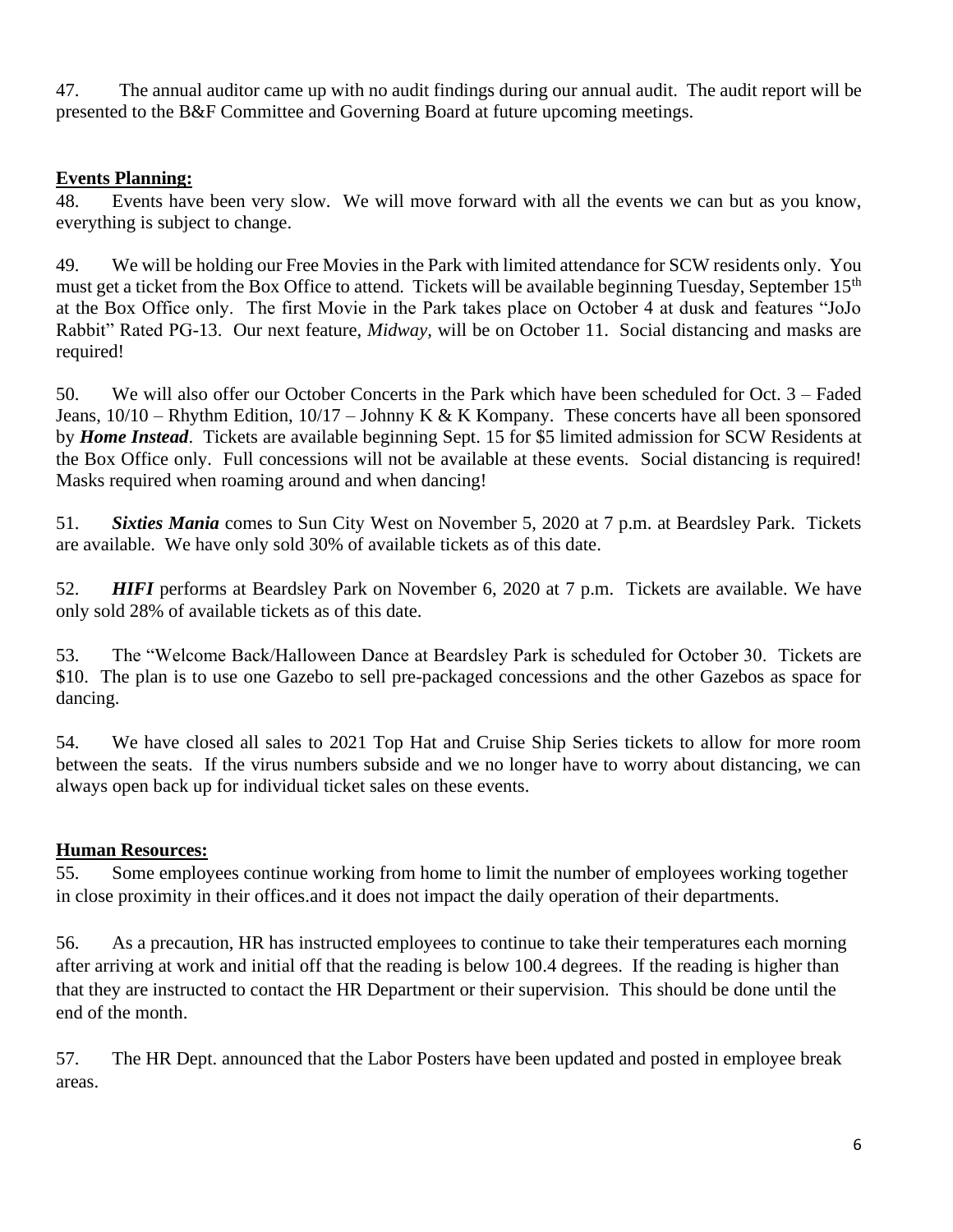58. The Employee Recognition Luncheon was postponed from August to September and has now been cancelled for this year.

#### **Golf Operations:**

59. Revenue numbers for the first 8 days of August; Green Fees and Cart Fees were 25% ahead of prior year. Rounds of golf for the same time period are 20% ahead of last year's numbers. Revenue for golf lessons with both Dave Arend and our PGA Staff exceeded July 2018 numbers by 10%,

60. Green Team – Coming back online on Saturday, August 29 if possible. FREE lessons continue to run every other Saturday throughout August. We have limited participation to 6 students per one-hour clinic.

61. Web Portal – There have been some challenges in getting the Portal tested and finalied. We are looking at September to implement the new components of TEI (Total E Integrated).

62. COVID Update – We have not had any problems with employees having higher than 100.4 degree temperatures. There has been no COVID-19 fallout yet in Golf Operations.

63. Online Retail Catalog – We would like to sell of all our existing hard goods (clubs, equipment) in preparation of David Arend having as part of his agreement to sell clubs. Other items will be listed in this online catalog as well (shoes, soft goods, etc.) We are making plans to send out to residents and others who have expressed an interest in receiving golf information.

64. We've noticed that a large percentage of patio chairs are starting to crack (front of seat) We reached out to the manufacturer for a remedy to our problem. The chairs are out of warranty but we will be sending back a few of them to the manufacturer as samples to see if they will replace or send us replacement parts at our expense. Chairs will end up pinching customer's legs as they get in and out of the chairs.

65. Any upcoming Tournament Schedules will be on straight T-Sheets; no shotgun starts and no concessions.

#### **Environmental Services:**

- 66. **Golf Course Maintenance** Project Updates:
	- Pebblebrook Shoreline Project This week staff will finish backfilling the new block wall. Signature Golf will be installing a two-inch cap of the new wall. Sod installation around th4e lake is scheduled for next week.
	- Desert Trails Bunker Project Sand will start going into the bunkers this week Completion date for this project is set for the  $3<sup>rd</sup>$  week of September prior to overseeding..
	- Cart Path seal coat and repair was completed last week at Pebblebrook.
	- Palm Tree Trimming Update: The palm tree crew will be back over at Grandview this week.
	- Deer Valley golf Course reopened on Tuesday, 8-11,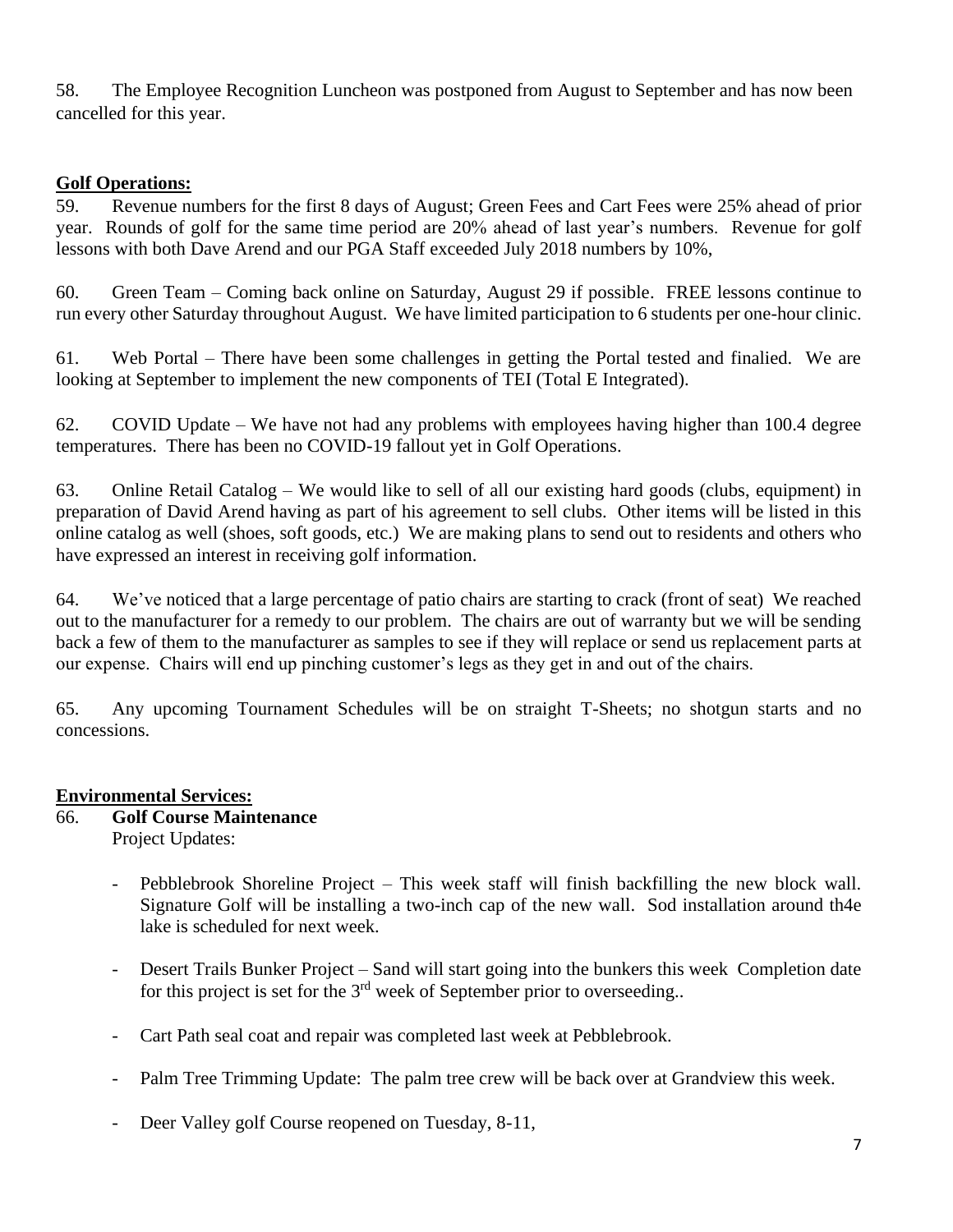- Echo Mesa will be reopened next week on Monday.
- We are only 46 days out from overseeding.

#### 67. **Landscape Maintenance:**

- Palm Tree Trimming Update: The trimming crew was back out on Tuesday to continue trimming the palms along R.H. Johnson Blvd.
- Staff will continue putting down pre-emergence this week for Winter weed control
- The forecast calls for more hot and dry conditions through mid-August.

#### 68. **Management:**

Other Items discussed:

- Documentation and Logistics required for reopening indoor facilities once virus benchmarks have been met.
- Autonomous Cars and Shuttle
- Memo's Café Stained Glass Renovation
- REDS (Real Estate Digital Services) Deeds
- GB Workshop on Friday, Sept, 11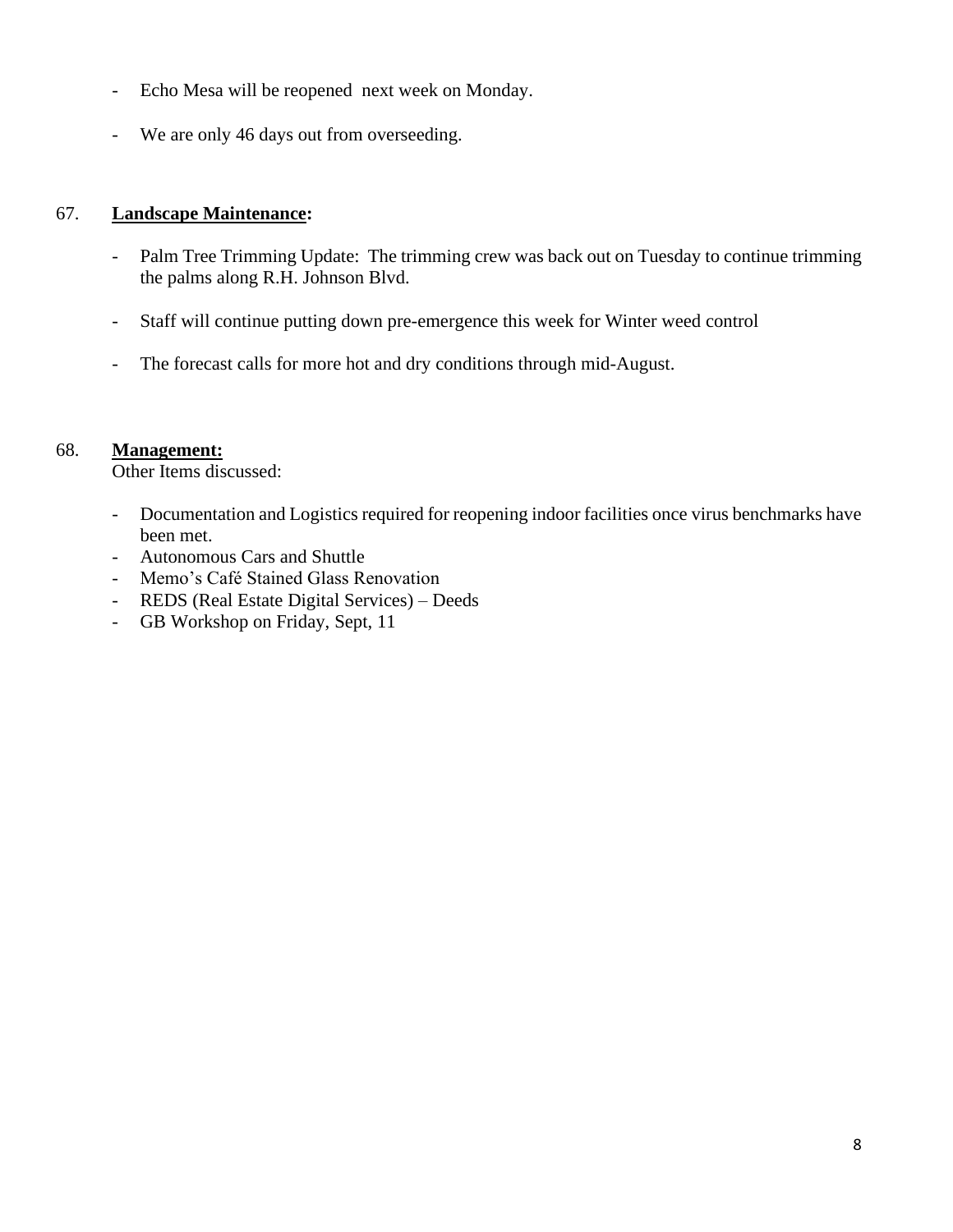# **Upcoming Events**

**Summer Streaming Concerts**

### **Only Individual Shows available**

| Group                        | <b>Dates of Streaming</b> |                | Cost |
|------------------------------|---------------------------|----------------|------|
| The Arizona Wildflowers      | June 9 – August 31        | 60 Minutes \$5 |      |
| <b>SwingTime</b>             | July $14 -$ August $10$   | 60 Minutes \$5 |      |
| <b>T.A Burrows Bandstand</b> | Aug $24 - Aug$ 31         | 60 Minutes \$5 |      |

# **Vist [www.scwconcerts.com](http://www.scwconcerts.com/)**

# **to create a login and stream at the comfort of your home!**

#### **Current / Upcoming Ticket Sales**

| <b>Event</b>                | <b>Event Date</b> | <b>Location</b> | <b>Time</b>     | <b>Ticket Sales</b> |
|-----------------------------|-------------------|-----------------|-----------------|---------------------|
| TOP HAT 3pm                 | 2021 Series       | Palm Ridge      | 3 <sub>pm</sub> | Available NOW       |
| TOP HAT 7pm                 | 2021 Series       | Palm Ridge      | 7 <sub>pm</sub> | SOLD OUT            |
| <b>CRUISE SHIP RENEWALS</b> | 2021 Series       | Palm Ridge      | 7 <sub>pm</sub> | SOLD OUT            |
| Sixties Mania               | November 5, 2020  | Beardsley       | 7 <sub>pm</sub> | Available NOW       |
| <b>HIFI</b>                 | November 6, 2020  | Beardsley       | 7 <sub>pm</sub> | Available NOW       |

*WE have closed all sales for Top Hat 7pm and Cruise Ship to allow more room between seats! If this subsides we can always open back up for individual sales* 

# **OCTOBER CONCERTS**

We will have our normal October Concerts scheduled with some updated changes Concerts all will cost \$5/SCW Resident *NO FULL CONCESSIONS* Tickets will be available Tuesday, September 15<sup>th</sup> at BOX OFFICE ONLY Limited Admission

- $\bullet$  10/3 Faded Jeans
- 10/10 Rhythm Edition
- $10/17$  Johnny K & Kompany

## **ALL Sponsored by Home Instead**